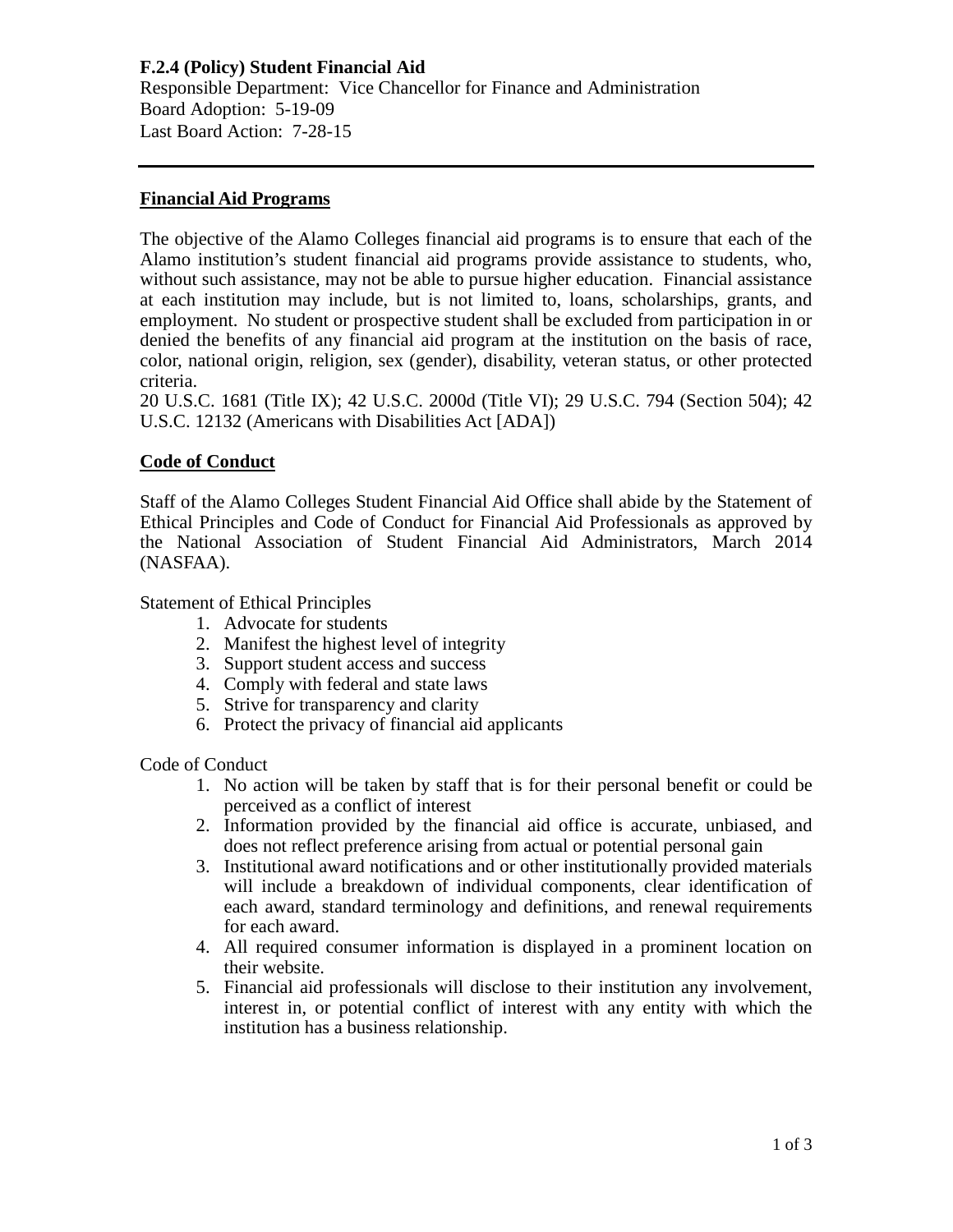**F.2.4 (Policy) Student Financial Aid** Responsible Department: Vice Chancellor for Finance and Administration Board Adoption: 5-19-09 Last Board Action: 7-28-15

### **Conflict of Interest**

No action will be taken by financial aid staff that is for their personal benefit or could be perceived to be a conflict of interest. Student Financial Aid staff will not process the records of or award aid to any current or former family members. Instead; these tasks shall be given to another designated staff member to avoid the appearance of a conflict of interest.

#### **Title III Matching Waiver**

Title IV regulations (Part 606 of 34 CFR, Volume 6, Chapter 1, p 6-17 of 2012-2013 SFA Handbook) allow institutions that have been designated as Title III Hispanic Serving institutions to waive the 25% matching requirement for Federal College Work Study (FCWS) and Federal Supplemental Educational Opportunity Grant (FSEOG). The Texas Higher Education Coordinating Board also allows this waiver (Subchapter M, Section 21.405(b) in their Student Services Policy Manual. If and/or when Alamo Colleges is notified of this designation annually; it shall waive the matching requirement for these program awards and place an amount of funds equal to the 25% match, based on the current allocation, into a restricted multi-year fund. These funds are to be used as a reserve for the payment of student wages when the federal allocation of FCWS funds has been exhausted as payments to students.

This section will not apply:

- 1. In any year when the Alamo Colleges does not receive the Title III Hispanic Serving institution designation.
- 2. If federal Title IV regulations are changed to prohibit the waiver.

Deposits to Multi-Year Fund:

- 1. Will be calculated annually.
- 2. Will vary based on the federal allocation.

#### **Institutional and Financial Assistance Information**

The Alamo College District shall follow applicable information dissemination and counseling requirements found at 20 U.S.C. 1092 including those concerning the following areas:

- 1. Financial assistance programs.
- 2. Exit counseling for borrowers.
- 3. Financial assistance information personnel.
- 4. Athletically related student aid.
- 5. Campus security policy and campus crime statistics
- 6. Institutional policies and sanctions related to copyright infringement.